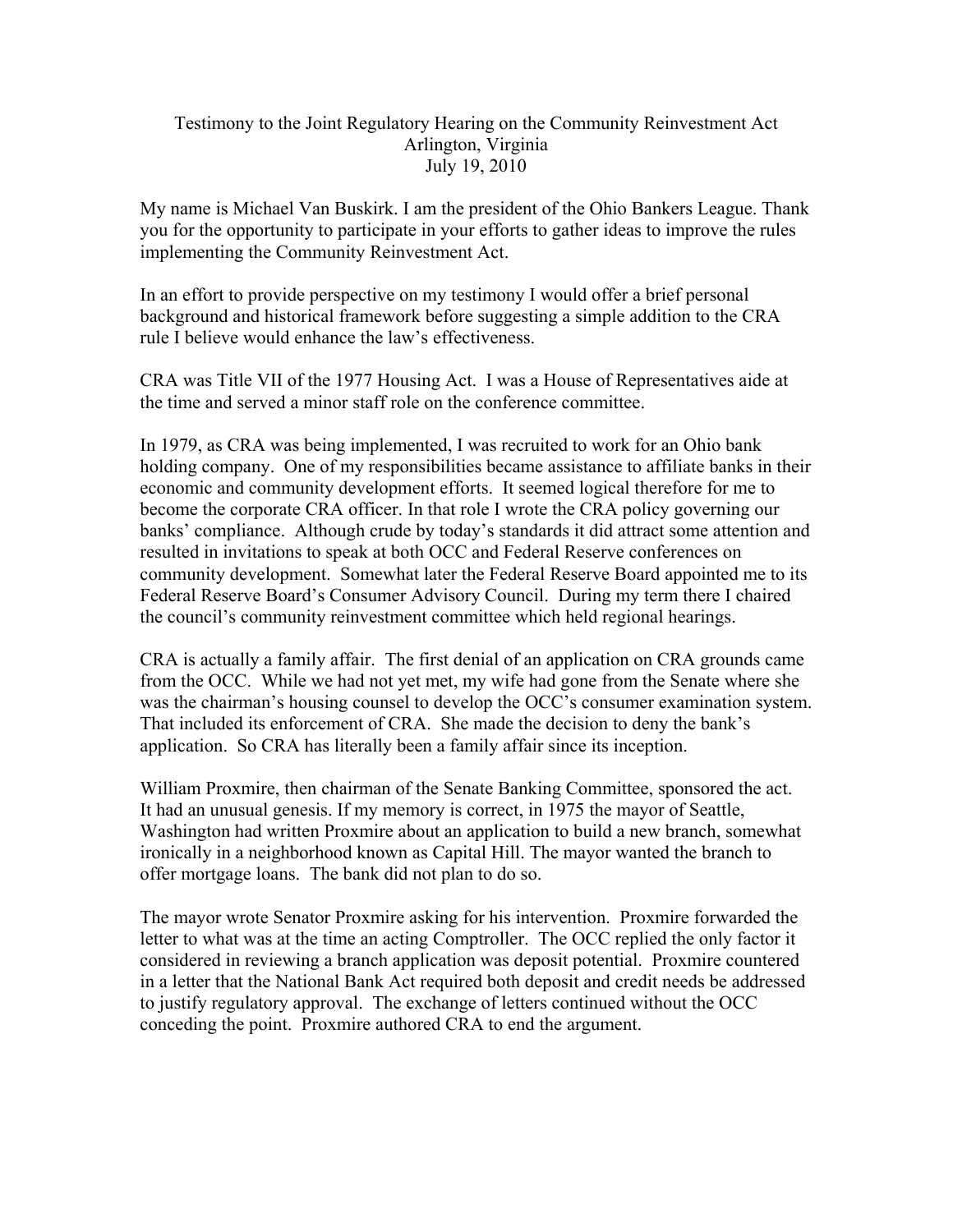I would add a forgotten piece of historical perspective. One concern of opponents of his proposal was compliance cost. Proxmire argued during the conference committee that his proposal would not require a single bank to produce a single additional piece of paper.

My recollection is that every federal banking agency testified in the Senate hearings against CRA - not because they opposed its purpose but because they felt they had no objective way to determine what credit needs in a community actually were.

Congress passed the housing bill including an unaltered CRA. Regulators faced a task they had said they could not do – evaluating whether banks were adequately meeting a community's credit needs within the bounds of safety and soundness. Necessity is the mother of invention. Regulators required banks to seek and retain customer and public comments. They mandated public access to those comments. As it has turned out in practice the rule has not generated the ongoing broad community dialogue hoped for. Few banks receive comments from their customers. More subsequently significant to CRA compliance, bank regulators adapted to CRA the public comment period which already existed for applications. This adaptation has become known as the protest. This protest process is essentially an objection by an individual or, more commonly, an organized advocacy group against approval of a merger or branch application.

In theory the protest provides an opportunity for community members to provide evidence of inadequate performance by a bank. In practice, I would argue it suffers from serious shortcomings.

- There is little incentive for community or customer input unless and until a bank has made application for a depository facility. Most banks rarely file such applications. In my experience bank CRA files are largely devoid of input from residents in their service areas. And the protest process has evolved so that a bank with a good record commonly can suffer reputational damage and often economic loss even when its application is unconditionally approved.
- While on-site examiners regularly review every FDIC insured depository's CRA record, that "grade" seems to have little standing. I have probably met over a thousand bank CEOs in my career. Without exception they have cared passionately about developing the economic and social health of the community or communities their banks serve. It wasn't altruism although my experience suggests this industry attracts people who have that trait. Banks, particularly community banks, cannot be successful if the market or markets they serve are not economically and socially healthy. However, very few see reason to take on the expense of qualifying for the top CRA grade because it carries no apparent benefit.
- Regardless of a bank's regulatory rating on community reinvestment, a "protest" on an application often results in delays in approval of applications. Those delays can have significant financial cost. Potentially more serious to the goals of CRA, the protest process can result in serious reputational damage to the bank even if an application is approved unconditionally.

There is a simple change to current rules I believe would: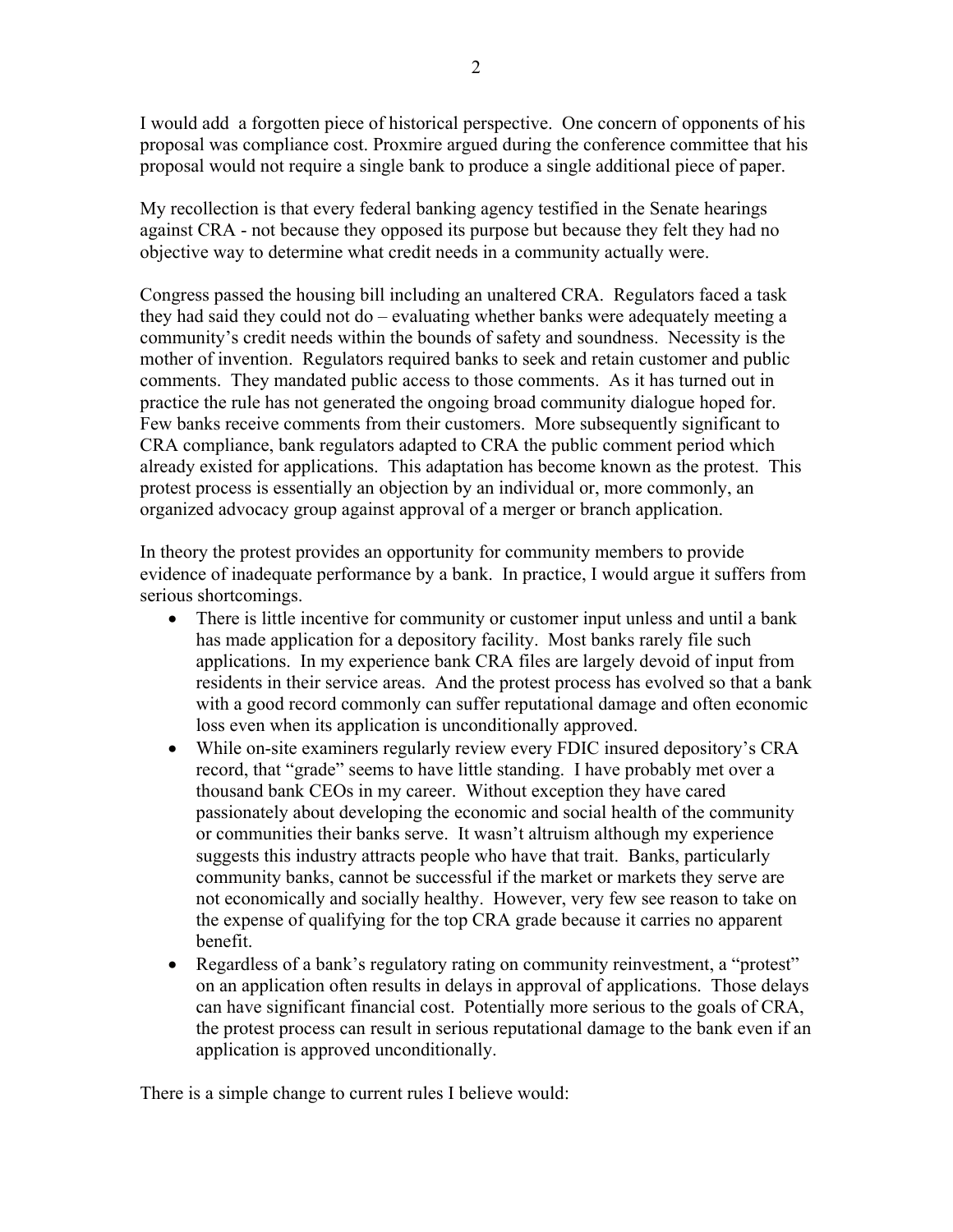- incent customers and communities to give real time input on a bank's performance,
- incent a bank to endeavor to excel in service to low and moderate income areas,
- incent more meaningful CRA exams, and
- provide some protection against unjust damage to banks whose records were in fact outstanding.

The idea is not new. I proposed it some years ago when it resulted in interagency discussion but did not gain majority support. I am not even sure I came up the idea first. I raise it again now because I still believe it offers real potential to advance the goals I heard William Proxmire espouse and that I believe in.

I would ask you to consider giving a bank with a CRA examination rating of "outstanding" immunity from delay resulting from a protest of an application unless that protest raises an issue that examiners did not consider in their most recent exam.

This safe harbor would motivate banks to strive for excellence by rewarding those that achieve it. It would incent year round input from the community into a bank's performance, providing useful information for banks that seek excellence, and providing examiners focal points resulting in more timely, thorough reviews during examinations.

As I have thought about this idea, the only logical objection I can identify is that current examinations are not adequate. I do not believe that to be the case. Interviews with OBL member banks about their experiences suggest well trained, committed examiners and thoughtful, painstaking reviews. However, if there is any merit at all to that objection, I would respectfully suggest the remedy is to improve the examination, not to continue to treat the examination as largely irrelevant.

I have no illusions this change is a panacea. Nevertheless, my 33 years of experience with CRA suggests it would provide banks incentive to intensify efforts in community development. I believe it would create broader, real time dialogue between communities and banks and the banks' regulators on improving reinvestment. It would provide some check against the frivolous or malicious protest.

Banks have long been identified in public policy as central to the economic health of our nation. Consequently, we have created law and regulation to protect bank soundness and to seek justice in treatment of customers - important national goals. We must recognize that process can create counterproductive consequence. Bank regulations, ranging from deposit insurance to the alphabet soup of consumer regulations, carry significant costs. Once banks had few non-bank competitors. Today they have many. Few of the business costs imposed on banks by government apply to their non-bank competitors.

I believe the explosion of mortgage brokers was a byproduct of their avoidance of most government imposed costs of doing business. We saw the perverse effect of the resulting economic incentive for the consumer to use a mortgage retailer where they were least protected by government.